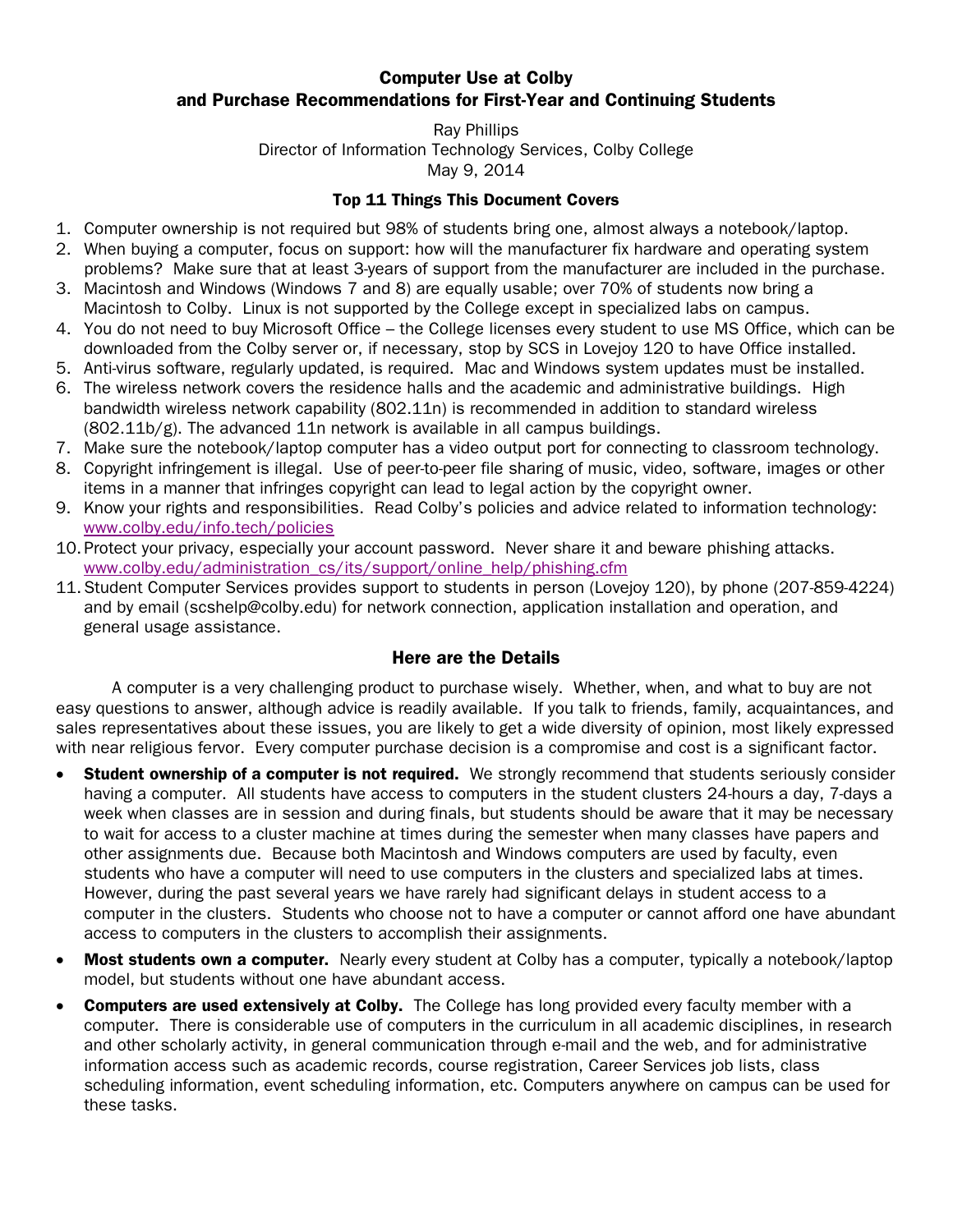- Computer labs are available. Student computer clusters contain 72 Macintosh and 8 Windows computers in open-access labs and computer classrooms, and about 165 Macs and 125 Windows computers are in specialized facilities.
- Residence halls are fully networked with wired ports and wireless (802.11a/b/g/n). Every room in every residence hall has full network access. There is both a wired high bandwidth (100 Mbps) Ethernet port for each student and full wireless network coverage; students must provide what is needed to connect to these resources. Students are not permitted to use their own wireless hubs in the residence halls or elsewhere due to the interference of these devices with the College's wireless network.
- Wireless network access in the academic and administrative buildings (802.11a/b/g/n). The wireless network is available throughout the academic and administrative buildings, including coverage in the libraries and all classrooms. Instructors may establish policies on use of computers and handheld devices during class, especially where such use may distract attention from class discussion.
- Secure wireless network connection is available to all students, faculty and staff [\(www.colby.edu/administration\\_cs/its/resources/network/wireless\)](http://www.colby.edu/administration_cs/its/resources/network/wireless/). Use of this connection, rather than the short duration guest access, is strongly advised.
- Network Access Control (NAC) System in the residence halls. The NAC requires that each computer connected to the network in the residence halls be registered to a person and pass the test for up-to-date antivirus software and critical updates to the system. This system is designed to reduce the vulnerability to computer viruses and other "malware." Neither it nor other systems on the network are used to monitor individual activity, in accordance with the rights to privacy provided by the Code of Ethics for Information Technology at Colby College.
- Windows and Macintosh are both welcome and supported. The College moved from a Macintosh standard to a Windows/Macintosh dual standard in 1998. Macintosh predominates on faculty desks on campus in terms of number but Windows computers are common and are supported at the same high level. Students should expect to become familiar with both systems because of the specialized software used by the faculty. We have seen a dramatic swing toward student ownership of Macs during the past several years.
- Microsoft Office is required (but note the next item below). The standard Colby software package for both Macintosh and Windows computers is Microsoft Office (Word, Excel and PowerPoint). It is expected that students owning a computer will have MS Office to permit document exchange with the faculty and to enable support from Student Computer Services (SCS). Although Google Drive is available in Colby Apps; care should be taken to send or share a Google Drive document only with others familiar with its use. Please note that no support for alternative word processing, spreadsheet, or presentation software will be provided and their use is discouraged for compatibility reasons.
- THIS IS VERY IMPORTANT! Microsoft Office is provided by Colby to every student. When buying a computer, you do NOT need to purchase Microsoft Office with it. Colby has a Microsoft Campus Agreement that provides all Colby students, faculty, and staff with a license to use MS Office (Mac and Windows versions) and a variety of other software, including all upgrades as they are released, during their years at Colby at no charge to students. All student-owned computers are covered, no matter where they were purchased. You may install MS Office from the network (see the Class of 2018 tab in the MyColby portal - my.colby.edu) onto your computer using your Colby login name and password.
- Will I have to delete Office when I graduate? Maybe. Microsoft is in the process of transforming the way Office is provided to customers, apparently transitioning from locally installed software on a computer to a remotely hosted subscription service. Beginning in 2017, and affecting the Class of 2018, Office may become a subscription service that ends at some point after graduation. If this happens, students will be advised well ahead of time regarding strategies for maintaining access to the Microsoft Office suite and to documents that have been created using it.
- Anti-virus software is required. Every computer on campus must have anti-virus software installed and kept up-to-date. Although Colby's email server (Google Apps for Education) and the edge firewalls block many viruses, infection can occur through web browsing, from infected computers on the network and other sources. There are several commercial anti-virus packages but it is essential to renew the license to get updates. Free anti-virus applications are also available. Information about anti-virus options is available here: [www.colby.edu/administration\\_cs/its/support/online\\_help/protect.cfm](http://www.colby.edu/administration_cs/its/support/online_help/protect.cfm)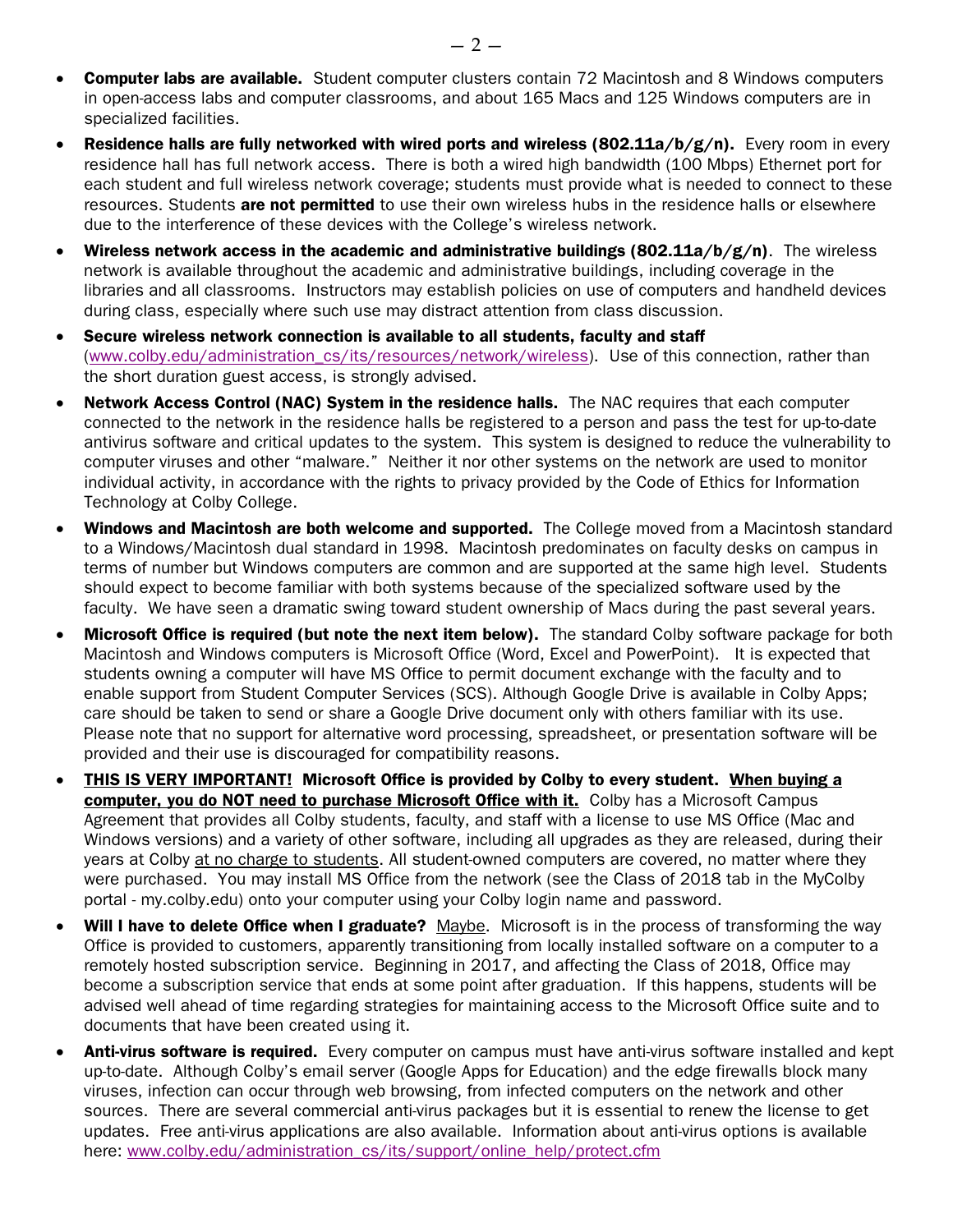- Students owning Windows computers must regularly install Microsoft's critical updates. A Windows computer that is not regularly updated is vulnerable to attack. Student Windows computers must be set to automatically install critical updates from Microsoft. More information on protecting your computer can be found here: [www.colby.edu/administration\\_cs/its/support/online\\_help/protect.cfm](http://www.colby.edu/administration_cs/its/support/online_help/protect.cfm)
- **Other software.** A variety of software for both Windows and Macintosh computers is available through Colby's network servers, which manage license restrictions on concurrent use. Students may find it appropriate to purchase additional software and, in a few classes, it will be part of what is required or recommended as a "textbook." General student clusters are usually an option for using this software.
- **Choosing between Macintosh and Windows.** Whatever you, the student, is most comfortable using will be the best choice. Every expert is biased on this issue and both systems have strengths and weaknesses.
- Desktop vs. Notebook (laptop) Computer. Most students own a notebook computer, although desktop computers are fine. While many faculty members are using notebook computers for in-classroom presentations, students are not generally encouraged to use notebook computers for in-class note taking because of the distraction caused by the keyboard noise and diversion of attention from discussion. However, most students find it convenient to take the notebook computer to the lounges, library study spaces, laboratories, group study areas, and vacant classrooms to use with the wireless network. The libraries (Miller Library, Science Library and Art & Music Library) have notebook computers that can be borrowed (currently 4-hour loan period) on a first-come, first-served basis.
- For Macintosh computers, Apple is the only manufacturer of Macs. Colby does not support Macintosh emulation software running on a Windows computer. Although there is good Windows emulation software and multiple OS capability for Macs, support for this is also not available.
- **What brand of Windows computer is recommended?** Colby does not have a recommended Windows manufacturer for individual purchases, although the College purchases Dell computers. Your choice should be based on your confidence that the manufacturer can provide the necessary operating system and hardware support in the case of malfunction/failure of the system. The College's selection of Dell is not based on this criterion; we have a different support structure than a student computer owner would use. Dell may or may not be best for an individual purchaser. While we have been pleased with the quality of Dell computers, there are lots of alternatives and you should consider features and price, but focus on aftersale service that the student-owner will have to use if there is a problem with the operating system or hardware. We also recommend that you ask about the manufacturer's support for environmentally safe old computer disposal.
- Apple Macintosh OS X and Microsoft Windows 7 and 8 are supported. Mac OS 10.6 (Snow Leopard) and Windows 7 (SP1) or newer are recommended.
- **Windows Server computers are prohibited** at Colby unless directly managed by ITS because of the network disruption they are likely to cause when not properly configured. Servers discovered to be running in the residence halls will be denied network access.
- Linux. A few highly knowledgeable and self-sufficient students are using Linux and its variants. Linux is unsupported except in the labs and offices of the Computer Science Department. Any student running Linux is expected to be completely self-sufficient.
- What about a "netbook" computer? These smaller notebooks are either extremely low-end Windows or Linux computers. A Windows netbook may be a good option except for very small screen size.
- Why not just an iPad or other small tablet? While these and other handheld devices are very useful, they are unlikely to be adequate without also having a conventional computer. A basic notebook computer and an iPad is an attractive, though expensive, configuration. Another drawback of handheld devices is their short expected useful life: 1-2 years, most likely. There is only very basic support available for handhelds: wireless network connection and configuration for connection to Colby Apps email and calendar.
- Should you buy a top-of-the-line computer now so it will still be an advanced model when you are a senior? I recommend that you not purchase an advanced computer unless it is clear that the capabilities are needed immediately. Rather than spending two or three times as much on a computer now, expecting it to meet advanced needs for all four years, I urge saving money and consider a low-end replacement in 2 or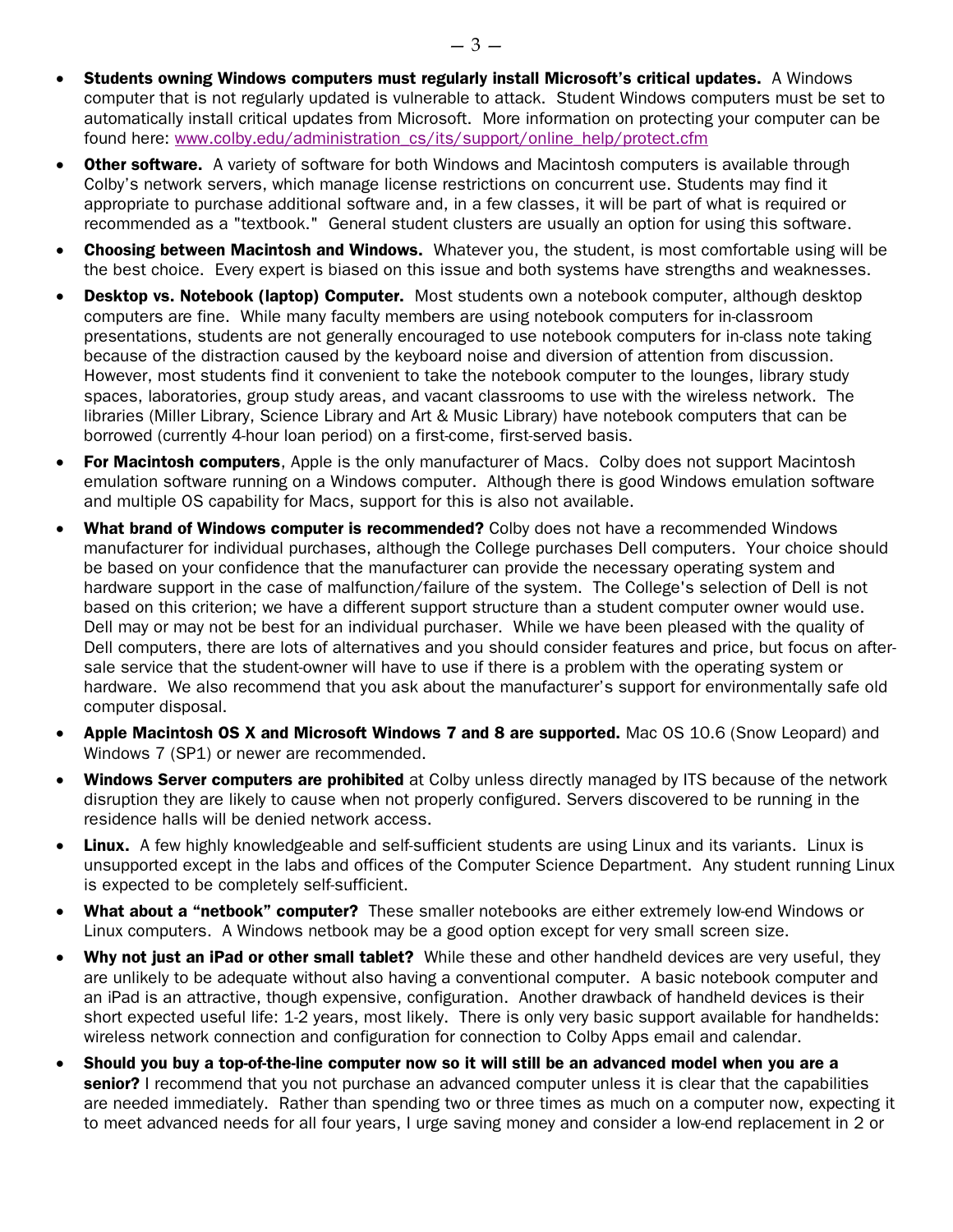3 years when you are a junior or senior. In fact, the low-end computers next year will probably be more advanced than this year's moderately advanced computer.

- How long will a computer purchased now be useful? Many students own a single computer for their college careers and it meets their needs well. In spite of the rapid change in technology and the notion that a computer becomes "obsolete" by the time you get it home, the reality is that a computer with its assortment of software purchased now will function just as well in three years when the student begins the senior year. What that computer may not be able to do well is run newer versions of the software that are released during the intervening years. Students should be cautious in making upgrades in the operating system and software such as MS Office because performance may not be adequate.
- Music, movie, game and other software piracy is illegal and prohibited. The College takes a strong stand against the illegal downloading and redistribution ("piracy") of MP3 music files, movies, games and software. Students who infringe copyright law using, for example, Peer-to-Peer file sharing applications are subject to legal action by the copyright owner, as well as possible college disciplinary action. You should read the RIAA (Recording Industry Association of America) advice to college students: [www.riaa.com/toolsforparents.php?content\\_selector=resources-for-students](http://www.riaa.com/toolsforparents.php?content_selector=resources-for-students)
- **College IT policies.** Information technology policy documents and other advice are available on the web on the ITS home page and in the student handbook. It is very important that you understand your rights and responsibilities as a Colby student under these policies: www.colby.edu/administration cs/its/policies
- Protect your password, your privacy and your personal information. Colby's IT Services staff will never ask you for your password in email but you will periodically receive "spear phishing" email from cyber attackers warning of some kind of account problem that requires you to either send your password or click on a non-Colby link. Learn to recognize these and just delete them. [www.colby.edu/administration\\_cs/its/support/online\\_help/phishing.cfm](http://www.colby.edu/administration_cs/its/support/online_help/phishing.cfm)

### Computer Configuration Recommendations

Look for these capabilities. Just about any new notebook computer will have these features, at least as an option.

- Wireless Network that includes 802.11a/b/g/n Notebook computers should be equipped with a wireless network card that uses both the 802.11b/g protocols and also has 802.11n. 11n is the new standard and has much higher bandwidth but one of the other protocols is required for connection in public places such as hotels and restaurants. 11b is the most often available wireless network protocol so having at least 11b and 11n is advised. 802.11ac is being prototyped on campus but not deployed widely until at least 2015.
- Ethernet 10/100(and optionally /1000) Wired Ethernet is available on campus and should be considered but is not required. Most students just use the wireless network. An Ethernet cable is needed to connect to a wired port. This can be purchased at the Bookstore or at area computer supply stores.
- At least 2 GB RAM and 200 GB disc drive. New computers are likely to have much larger capacity hard drives than this. Entertainment requirements (e.g., iTunes storage) are likely to be much more resource demanding than that of academic documents.
- What about a solid-state drive rather than a hard drive? Because it has no moving parts, a solid-state drive is much more reliable and faster, though significantly more expensive. Once again the College is purchasing higher end notebook computers that have solid-state drives for faculty and staff who need that speed and reliability but do not have large storage requirements.
- How should students create backups? Losing a critical draft document after spending days or weeks of effort is a disheartening experience, especially at the end of a semester just before the assignment is due. Back it up!! We strongly recommend that students make backups of their important documents by copying them to their Colby-provided network storage or to an inexpensive USB drive. An alternative approach to backups is to use a service such as Carbonite, CrashPlan, iDrive, etc.
- Auxiliary Video Port The video port on a notebook computer is essential for connecting to an external monitor or projector and many students use their own computers for classroom presentations. All models except ultra-mobile notebooks and handhelds are likely to include this port. An adapter may be required to connect to TV's and projectors. It is always wise to test a notebook computer ahead of time with the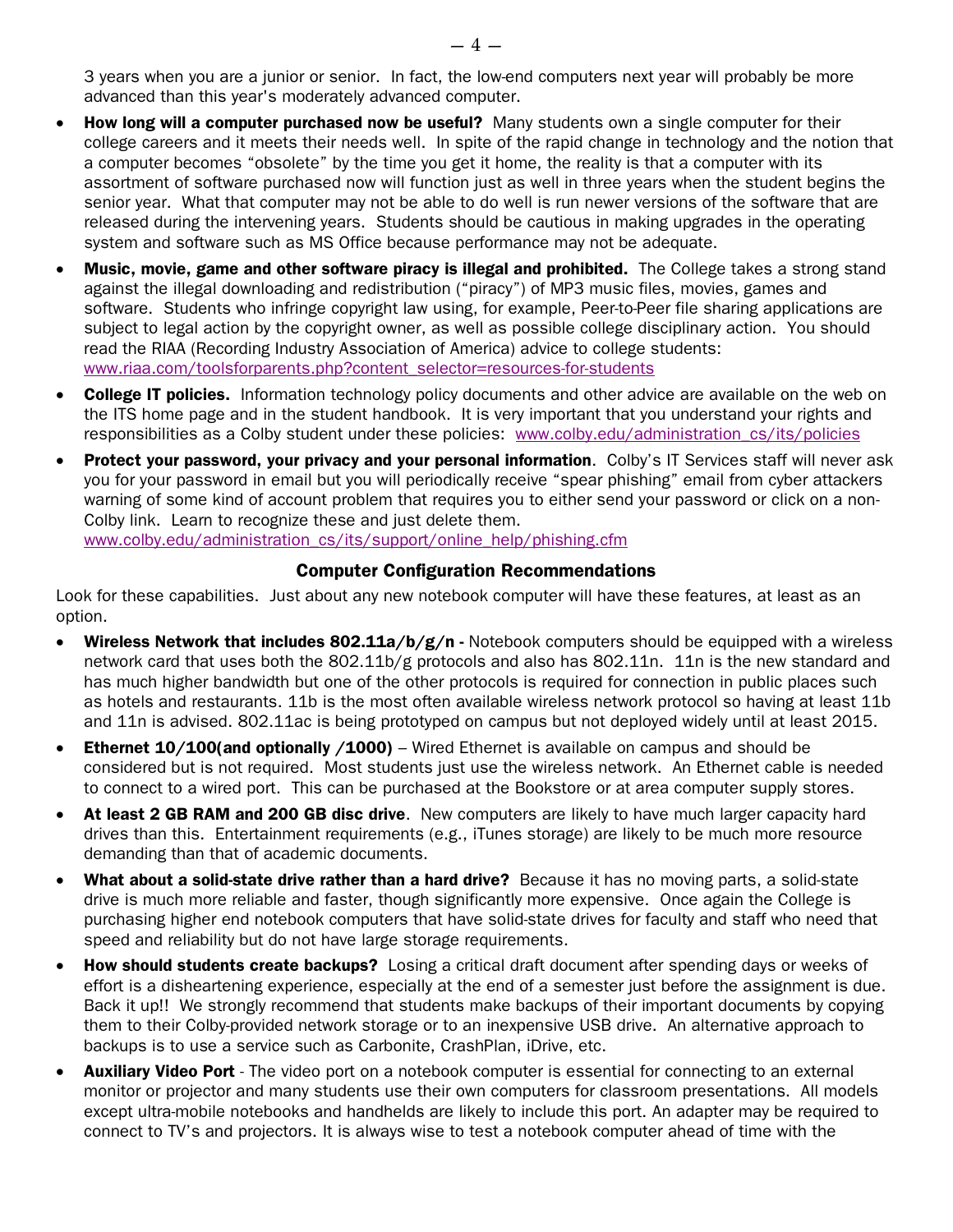projector that will be used when making an important presentation in class or elsewhere to allow time to work around compatibility and configuration issues.

- Anti-virus software is absolutely essential and must be either licensed or a free application installed. For options, see [www.colby.edu/administration\\_cs/its/support/online\\_help/protect.cfm](http://www.colby.edu/administration_cs/its/support/online_help/protect.cfm)
- Extended warranty/support for the hardware and operating system covering a full three- or even four-years of telephone support, parts, and on-site labor warranty is highly recommended. For notebook computers, consider comprehensive coverage that would cover accidental damage. The manufacturer typically services notebook computers by having you ship it overnight to a repair facility. Although theft of student computers is rare, it does happen and I recommend that families review their insurance coverage.
- Do not include Microsoft Office in the initial purchase. MS Office Professional can be installed from Colby's network server. See the information in the Class of 2018 tab of MyColby.
- Printer is optional The College does not provide computers or printers in the residence halls, so it is very convenient to have a personal printer. Laser printers in the general clusters are available 24 hours a day and there is currently no charge for b/w printing on them, only a strong Colby Green Computing recommendation to conserve and use duplex (2-sided) printing. Color laser printing is available at a charge (currently \$.20/side), with a \$10 color printing subsidy provided to each student for the 2014-15 academic year. [The charge and subsidy may change in future years.] One possibility is to delay purchasing a personal printer until it is determined what is needed based on the student's own experiences, although printers are often heavily discounted when buying a computer.
- External keyboard and mouse Consider purchasing these for use with a notebook computer in an ergonomically improved workspace at the residence hall room desk to avoid Repetitive Stress Disorder.
- Students will likely find it convenient to own a USB storage device (flash drive/memory stick). 1 GB devices are available for less than \$10.
- Each student has access to convenient network storage and enhanced capacity is available for students with large file requirements on projects that involve such applications as GIS (Geographical Information Systems) and video editing.
- What will a computer cost? The cost of a computer is dependent on the speed of the processor, size of the display, enhancements in video and audio processing hardware, etc. As a rule of thumb, I suggest that a reasonable notebook computer will be \$1,000 to \$1,700, including at least 3 years support coverage. Of course, much more could be spent.

# Where Do Students Get Help With Computer Problems?

Students have several resources available to them to solve computer problems and to get repairs made. Most prominent are the following:

- 1. *The computer manufacturer (Apple, Dell, etc.)* Operating system and hardware repair.
- 2. *Student Computer Services in ITS (phone 207-859-4224)* Network connection, application installation and operation, and general usage assistance. ( [www.colby.edu/administration\\_cs/its/support/scs.cfm](http://www.colby.edu/administration_cs/its/support/scs.cfm) )
- 3. *Local computer stores* Expedited service, including out-of-warranty work, usually for a parts and labor fee, can be obtained from a local computer store: [www.colby.edu/administration\\_cs/its/support/online\\_help/local-repair-vendors.cfm](http://www.colby.edu/administration_cs/its/support/online_help/local-repair-vendors.cfm)

The Computer Manufacturer (Apple, Dell, etc.)

When you buy a computer, you are also buying access to a support structure provided by the manufacturer. Many problems encountered by students can be solved most expeditiously through this kind of telephone support service, typically available 24 hours a day, 7 days a week. If a hardware failure is identified by the manufacturer during this support process, students will be instructed by the manufacturer on how repairs will be handled by the manufacturer. Colby does not have any involvement in this process.

ITS Student Computer Services (207-859-4224, from campus phones dial 4224)

SCS provides on-site support to students having problems with their computers. It is staffed by students employed by ITS and uses a tracking system that is also accessed by the ITS professional staff to address